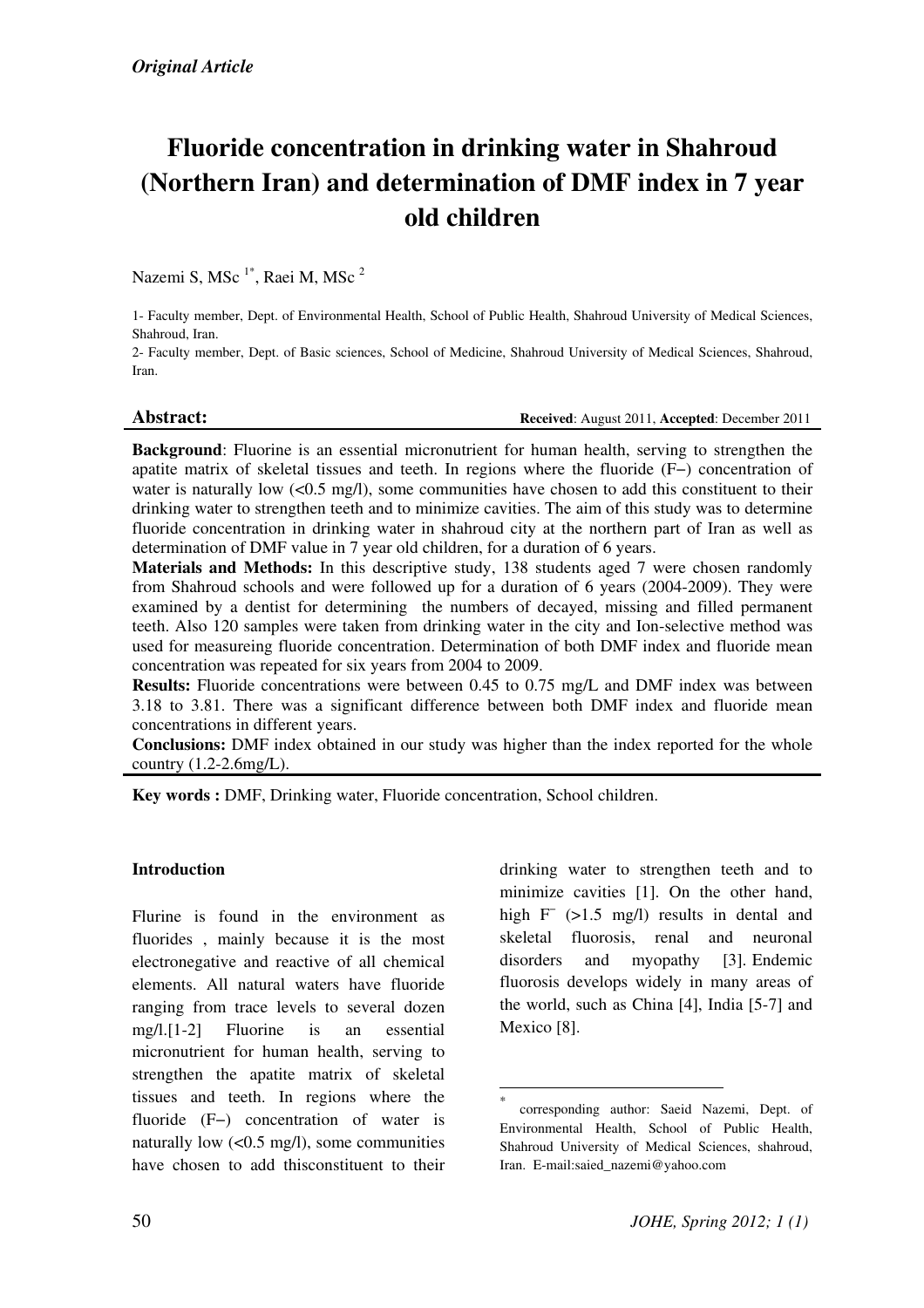In Iran, the occurrence of high F<sup>−</sup> groundwater has been reported in Dashtestan [9]. Exceptionally higher values were also found such as flouride concentration in the water of some lakes in Kenya where the content of fluoride is over 2000 mg/l [2]. It is generally accepted that fluoride is an essential component of all diets and that most of the body requirements are obtained from drinking water. A small fraction of this fluoride accumulates on the teeth and bones and most of it is eliminated in urine and sweat. An excessive concentration of fluoride can cause fluorosis [3]. Water fluoridation at the 1.0 mg/L level is supposed to be beneficial for caries prevention although excessive ingestion of fluoride during maturation could cause dental fluorosis.

There is a big controversy on the usefulness of fluoride in protecting tooth decay. In 1984 , world health organization recommended keeping the concentration of fluoride in range of 0.5-1.5 mg/L in order to prevent dental caries especially in children [13-14]. It is known that relative effectiveness of systematic fluoridation has diminished over time since the 1990s [10-15]. The aim of this study was to determine fluoride concentration in drinking water in Shahroud city (northern Iran) and also to determine DMF index between school age students in a duration of six years from 2004 to 2009.

# Materials and methods

This cross sectional study was carried out in Shahrood city in Northern part of Iran on drinking water as well as measuring DMF among 7 year old school children (boys) from 2004 to 2009. A sample size of students was estimated as 138 subjects based on: prevalence= $20\%$ ,  $\alpha=0.05$  and precision (d=0.07). The subjects were selected randomly from the list of all the 7 year old school children. A study questionnaire was completed. The data analysis was performed

in SPSS (version 11.5) using one way ANOVA test.

120 samples were taken from the drinking water in Shahroud city and the level of fluoride concentration was determined for each year. Fluoride concentration was determined electrochemically, using approved USEPA ion-selective method (method 3402) [13] the electrode used was a fluoride/combination fluoride elector-orion 96-09 which was coupled to an Orion 420A electrometer (pH meter). Standards were prepared from a stock solution (100mg/l) of sodium fluoride. This is applicable to the measurement of fluoride in drinking water, surface water and saline waters in a range of concentration from 0.1 up to 1000 mg/l.



Figure 1. Location of Shahroud in Iran

Further, 138 students, aged 7 years old, were randomly chosen and examined by a dentist in schools for determining the numbers of decayed, missing and filled permanent teeth. Measuring both fluoride concentrations and DMF index were repeated for six years as the sample of students was followed up. In fact, the students were 8, 9, 10, 11 and 12 years old in years: 2004, 2005, 2006, 2007, 2008 and 2009 respectively. Locations of the samples where the water were taken during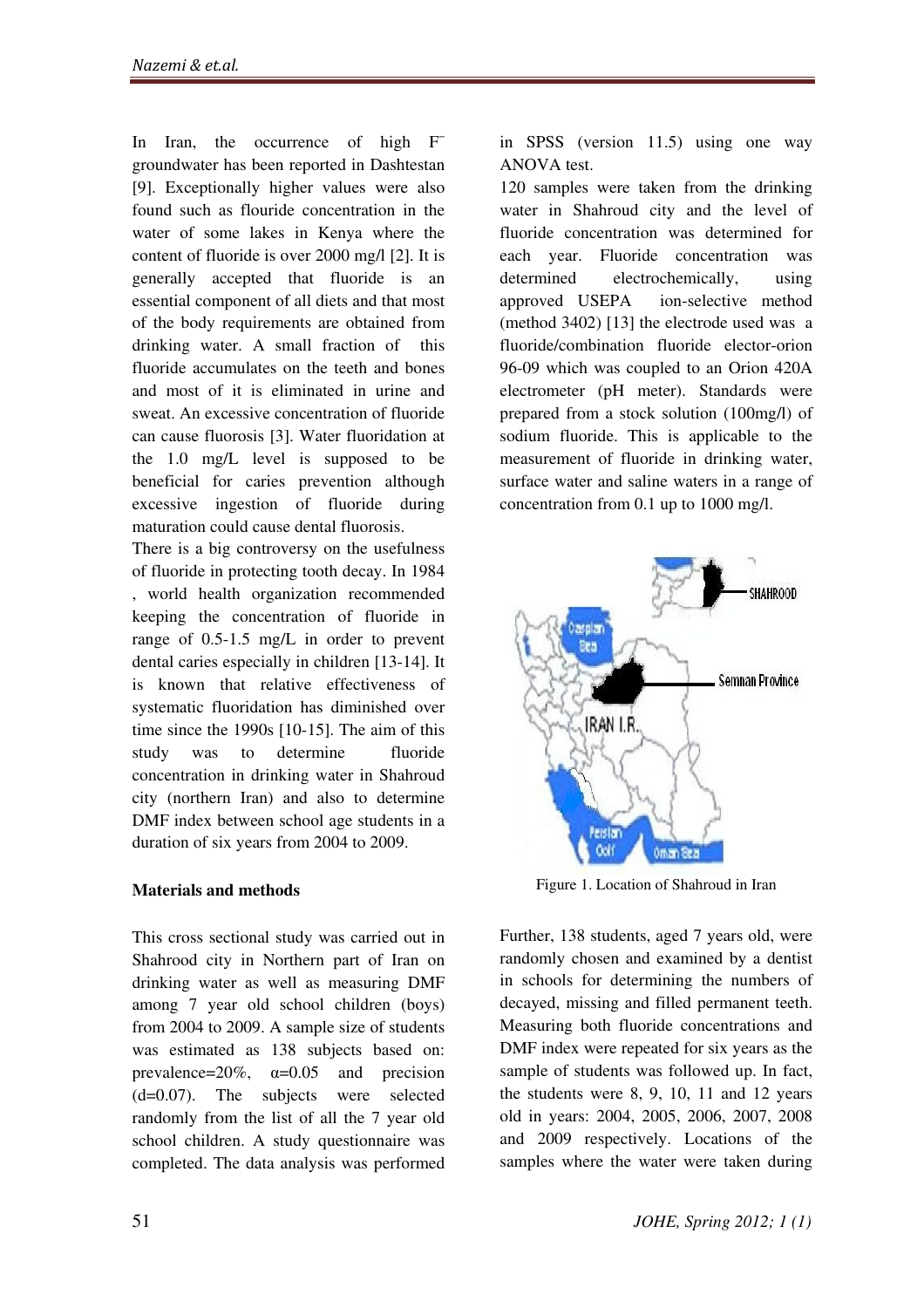the study were not changed. Samples were collected in clean fluoride free plastic bottles directly from 120 sites. Trace grade nitric acid was added to preserve the samples. The samples were then stored at approximately 5 <sup>oc</sup> and the amount of fluoride was determined in the laboratory of school of health.

### **Results**

The mean concentrations of fluoride in the water samples are shown in table 1. As it is presented, the range of fluoride level during the six years of study was between 0.45 and 0.75 mg/l. The lowest mean fluoride level was 0.45 mg/l for 2006 and the highest was 0.75 mg/l for 2009. The mean fluoride levels were approximateiy the same for winter and summer in all of 120 locations that samples were collected. A one way ANOVA was conducted to compare fluoride level means in years :2004, 2005, 2006, 2007, 2008 and 2009. There was a significant effect for time, Wilks' Lambda=0.05, p<0.001. No fluoridation program has been set for this city up to day. The numbers of decayed, missed and filled tooth and mean values of DMF index and mean values of fluoride during the yesrs of study have been shown in table 1.

Table 1. Mean values of DMF index and Mean values of Fluoride concentration

| Year | N   |      | М    | F    | <b>DMF</b> index | <b>Fluoride Level(mg/l)</b> |
|------|-----|------|------|------|------------------|-----------------------------|
|      |     |      |      |      |                  | <b>Mean</b> ±sd             |
| 2004 | 138 | 2.61 | 0.13 | 0.43 | 3.18             | $0.65 \pm 0.06$             |
| 2005 | 138 | 2.69 | 0.17 | 0.43 | 3.30             | $0.55 \pm 0.06$             |
| 2006 | 138 | 2.77 | 0.20 | 0.44 | 3.42             | $0.47 \pm 0.05$             |
| 2007 | 138 | 2.60 | 0.29 | 0.45 | 3.62             | $0.65 \pm 0.06$             |
| 2008 | 138 | 2.94 | 0.31 | 0.45 | 3.70             | $0.65 \pm 0.07$             |
| 2009 | 138 | 3.01 | 0.34 | 0.45 | 3.81             | $0.75 + 0.04$               |

Results showed that values of DMF index in our study were higher than the national average of DMF index. DMF index for Iran on the basis of world health organization reports is in range of 1.2 up to 2.4. Value of DMF index has incrased with the increase of the student's age and the increasing trend of decayed teeth is more than increasing trends of missing and filled teeth. The numbers of decayed, missed and filled teeth over the study duration are compared in Figure2.



Figure2. means of decayed, missed and filled tooth among students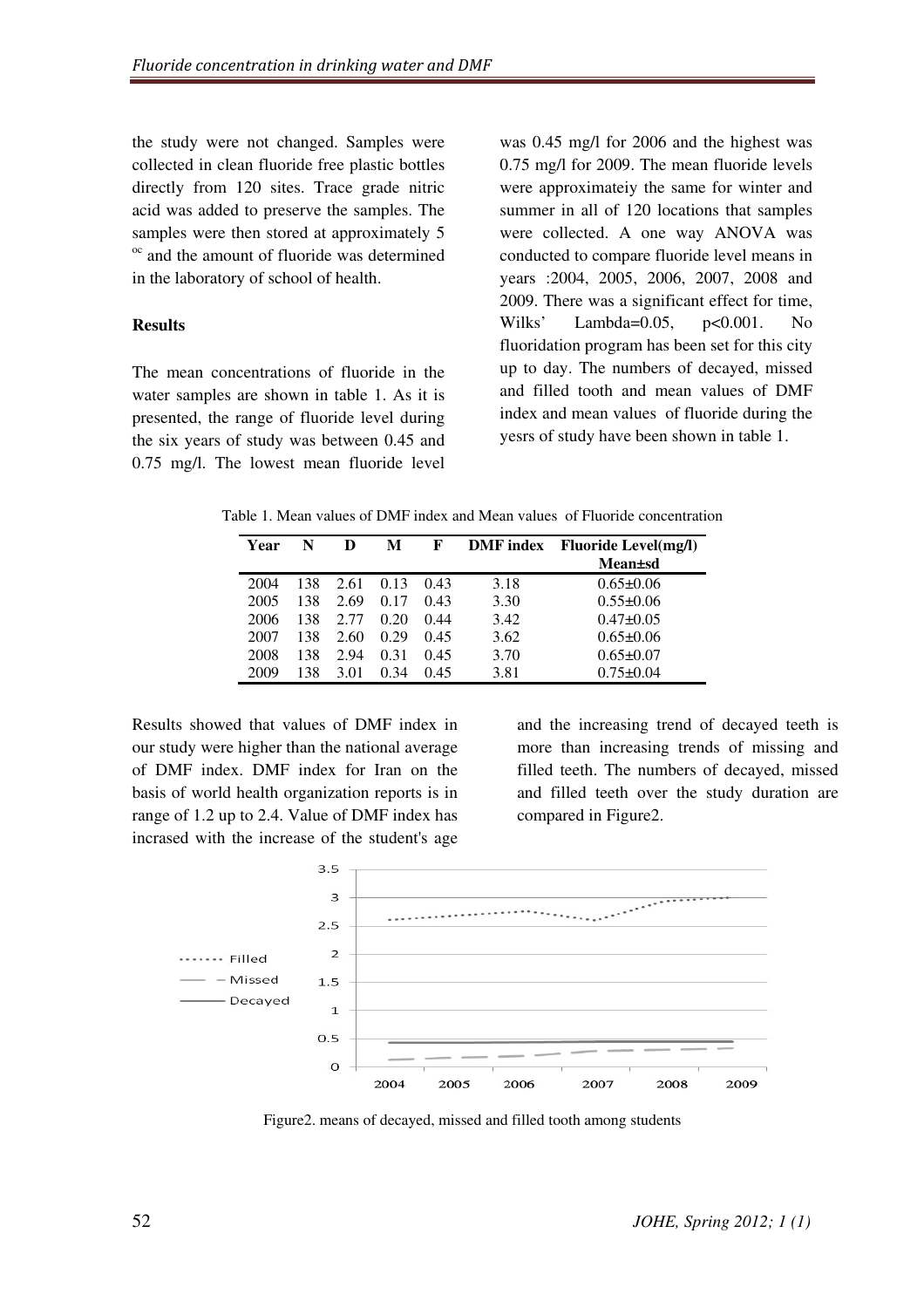# **Discussion**

Previous studies show that the DMF prevalence among students of Baboul town was reported as  $2.98 \pm 1.98$  in the 12-yearolds [16]. The DMF value was higher in girls than in boys. In another survey in Mashhad, the DMF was reported to be  $,2.32 \pm 2.34$  in boys and  $2.52 \pm 2.12$  in girls [10]. Majidi reported DMFT of 0.33 for boys 0.58 and for girls 0.087 [17]. The results of our study showed that as values of flouride increase, DMF index increases too, but this association is not significant. In places with low and optimal fluoride concentration in drinking water the percentage of children with decayed teeth was different, but this difference was not statistically significant. The percentage of affected deciduous teeth was high in all places. In places with low fluoride concentration this percentage was 4.2-12.7%, and in places with optimal concentration was reported to be 4-12%. The average value of DMF in all places is between 3.18-3.81. These results show that the optimal fluoride concentration in drinking water decreases the incidence of tooth decay, but this difference was not significant. Our results showed that values of DMF index were higher than the national average. DMF index for Iran on the basis of world health organization reports is in range of 1.2 up to 2.4.

Studies done in three communities of Iran showed that DMF index was 4.4, 6.0 and 5.0 in students aged 9 years-old in Tehran $(16)$ , Semnan and Village of Dibaj, respectively [17]. These values are higher than DMf index values for Shahroud city.

A study in England [14] showed that DMF index was 2 in 2 –year-old children. Also, a study done in Broken bow [15], showed that DMF index was 3.6. The mean concentrations of fluoride in the water samples, during the six years of study was

between 0.45 and 0.75 mg/l which is placed in low to middle level and, therefore flouride should be added to drinking water to increase fluoride concentration to a minimum of 1 mg/L regarding the regional temperature (approximately 25  $\rm{^{oC}}$ ). A study in Spain [11] showed that fluoride concentration was between 0.001-1.9 mg/l in village of Almaluez. In another study [19] fluoride concentration in tap water in chile [19] was between 0.07-1.1 mg/L. Another study in Broken bow [9] showed that fluoride level was low  $(< 0.3$  ppm). All the results of these studies show that the natural amount of fluoride in drinking water are different all over the world.

# **Conclusions**

Fluoride continues to be the cornerstone of dental caries prevention throughout the world, and there are a variety of sources of fluoride that may contribute to the dietary intake of fluoride. Eventhough Shahroud is considered as a non-endemic area for dental fluorosis according to its low concentration of fluoride in drinking water, the children in our study presented epidemiological indicators of overexposure to fluoride. pidemiological indexes showed simultaneously high prevalences of caries. Because our knowledge is incomplete regarding the amount, duration, and timing of fluoride ingestion which can result in dental fluorosis, further research is clearly needed before definitive recommendations can be made regarding the use of fluorides, including the recommended dietary intake of fluoride. Further longitudinal studies are also needed to determine the safe fluorine dose for Shahroud children, taking in account age, nutritional status, altitude, geographical location and weather among other factors.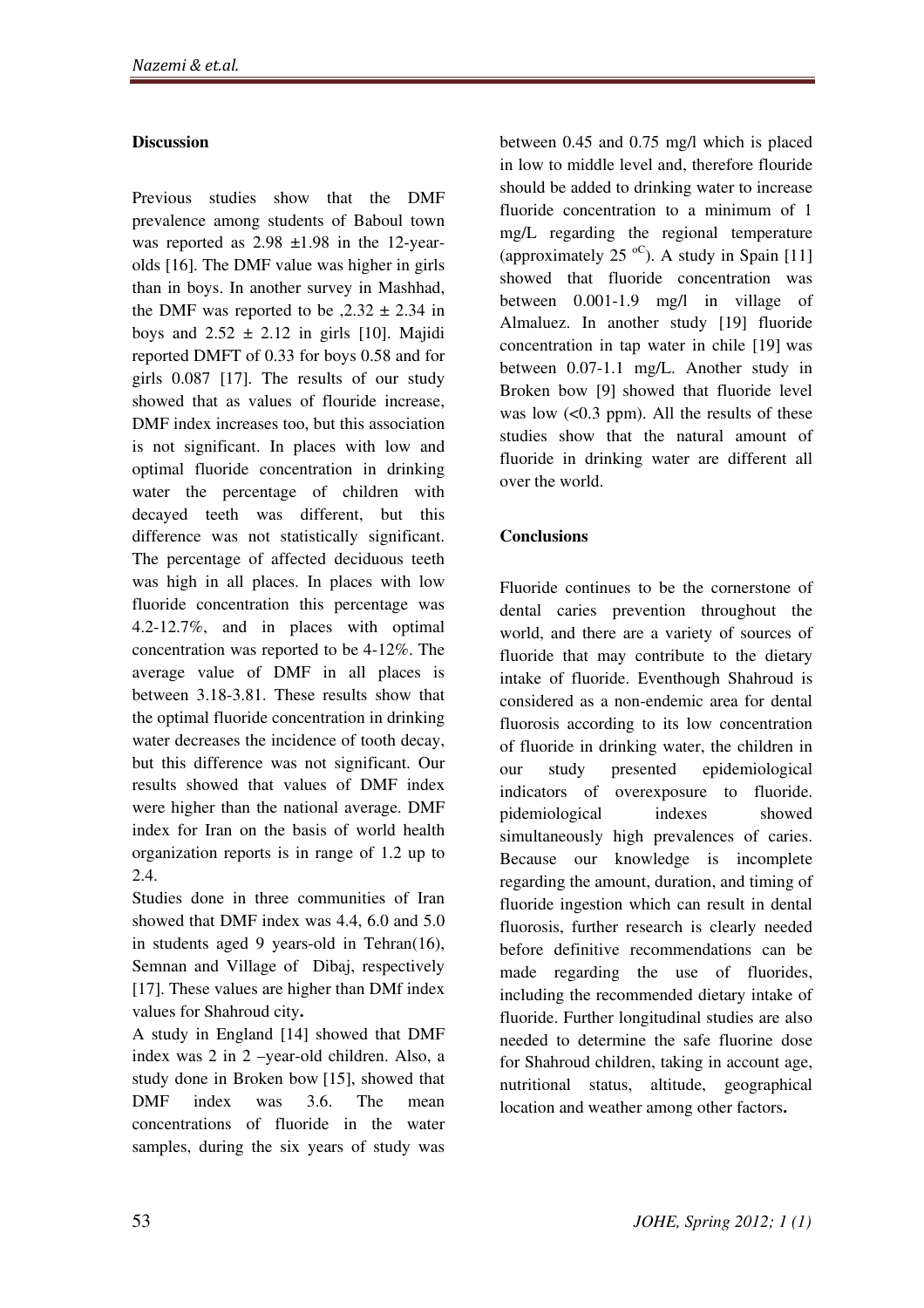### Acknowledgement

The authors would like to acknowledge the research financial supports of Dean of Shahroud University of Medical Sciences.

# Conflict of interest: Non declared

#### References

- 1- Hurtado R, Gardea Torresdey J, Tiemann J. Fluoride occurrence in tap water at water at Los Altos De Jalisco in the central Mexico region. Presented at the 2000 conference on hazardous wastes research, Mexico, May 23-25, 2000.
- 2- Whelton H, Crowley E, O'Mullane D, Donaldson M, Kelleher V, Cronin M. Dental caries and enamel fluorosis among the fluoridated and non-fluoridated populations in the Republic of Ireland in 2002. Community Dent Health 2004; 21(1):37-44.
- 3- Sanz Perez E, Sanz J. Fluoride concentration in drinking water in the province of Soria (centeral Spain) and carries in children. Environ Geochem Health 1999; 21(2):133- 40.
- 4- Guo Q, Wang Y, Ma T, Ma R. Geochemical processes controlling the elevated fluoride concentration in groundwaters of the Taiyuan Basin, Northern China. Journal of Geochemical Exploration 2007; 93(1):1–12.
- 5- Subba Rao N, John Devadas D. Fluoride incidence in groundwater in an area of Peninsular India. Environ. Geol 2003; 45(2):243–251.
- 6- Gupta S, Deshpande R, Agarwal M, Raval B. Origin of high fluoride in groundwater in the North Gujarat-Cambay region, India. Hydrogeology Journal 2005; 13:596–605.
- 7- Jacks G, Bhattacharya P, Chaudhary V, Singh KP. Controls on the genesis of some high-fluoride groundwater in India. Appl Geochem 2005; 20(2):221–228.
- 8- Carrillo-Rivera JJ, Cardona A, Edmunds WM. Use of abstraction regime and knowledge of hydrogeological conditions to control high fluoride concentration in abstracted groundwater: San Luis Potosý basin, Mexico. Journal of Hydrology 2002; 261(1-4):24–47.
- 9- Dobaradaran S, Mahvi AH, Dehdashti S. drinking water fluoride and child dental caries in Dashtestan, Iran. Fluoride 2008; 40:93-94.
- 10- Meyer-Luwker H, paris S, Shirkhani B, Hopfenmuller W, Kielbassa AM. Carries and fluorosis in 6-and9-year-old children residing in three communities in Iran. Community Dent Oral Epidemiol 2006; 34(1):63-70.
- 11- Maupome G, Clarck DC, Lery SM, Berkowitz J. Patterns of dental carries following the cessation of water florideation. Community Dent Oral Epidemiol 2001; 29(1):37-47.
- 12- Seppa L, Karakkainen S, Hausen H. Carries trends 1992-1998 in two low-fluoride Finnish towns formerly with and without fluoridation. Caries Res 2000; 34(6):462-8.
- 13- Rum G, Lee WY, Gardea-Torresdey J. Application of an USEPA approved method for fluoride determination in an environmental chemistry laboratory: Fluoride detection in drinking water. J Chem Educ 2000; 77:1604-1607.
- 14- Riley JC, Lwnnon MA, Ellwood RP. The effect of water fluoridation and social inequalities on dental carries in 5-year-old children. Int J Epidemiol 1999; 28(2):300-5.
- 15- Wondwossen F, Åstrøm AN, Bjorvatn K, Bårdsen A. The relationship between dental caries and dental fluorosis in areas with moderate-and high-fluoride drinking water in Ethiopia. Community Dent oral Epidemiol 2004; 32(5):337-44.
- 16- Mahyaee P. DMFT prevalence and caries free study on the 12 year old students in Baboul town in the year 2000. Tehran: University of Islamic Azad, Dental faculty; 2000.
- 17- Majidi E. Dental fluorosis rate determination and its relation to DMFT in Dayer town (Bushehr province) 1994-1995. Tehran: Tehran University of Medical Sciences, Hygiene faculty; 1995.
- 18- Mahvi AH, Zazoli MA, Younecian M, Nicpour B, Babapour A. Survey of fluoride concentration in drinking water sources and prevalence of DMFT in the 12 years old students in Behshahr city. J Med Sci 2006; 6(4):658-661.
- 19- World Health Organization (1997). Oral health survey. Basic methods. 4<sup>th</sup> ed. Geneva: WHO. P11-3.
- 20- Nouri J, Mahvi AH, Babaei A, Ahmadpour E. Regional pattern distribution of groundwater fluoride in the Shush aquifer of